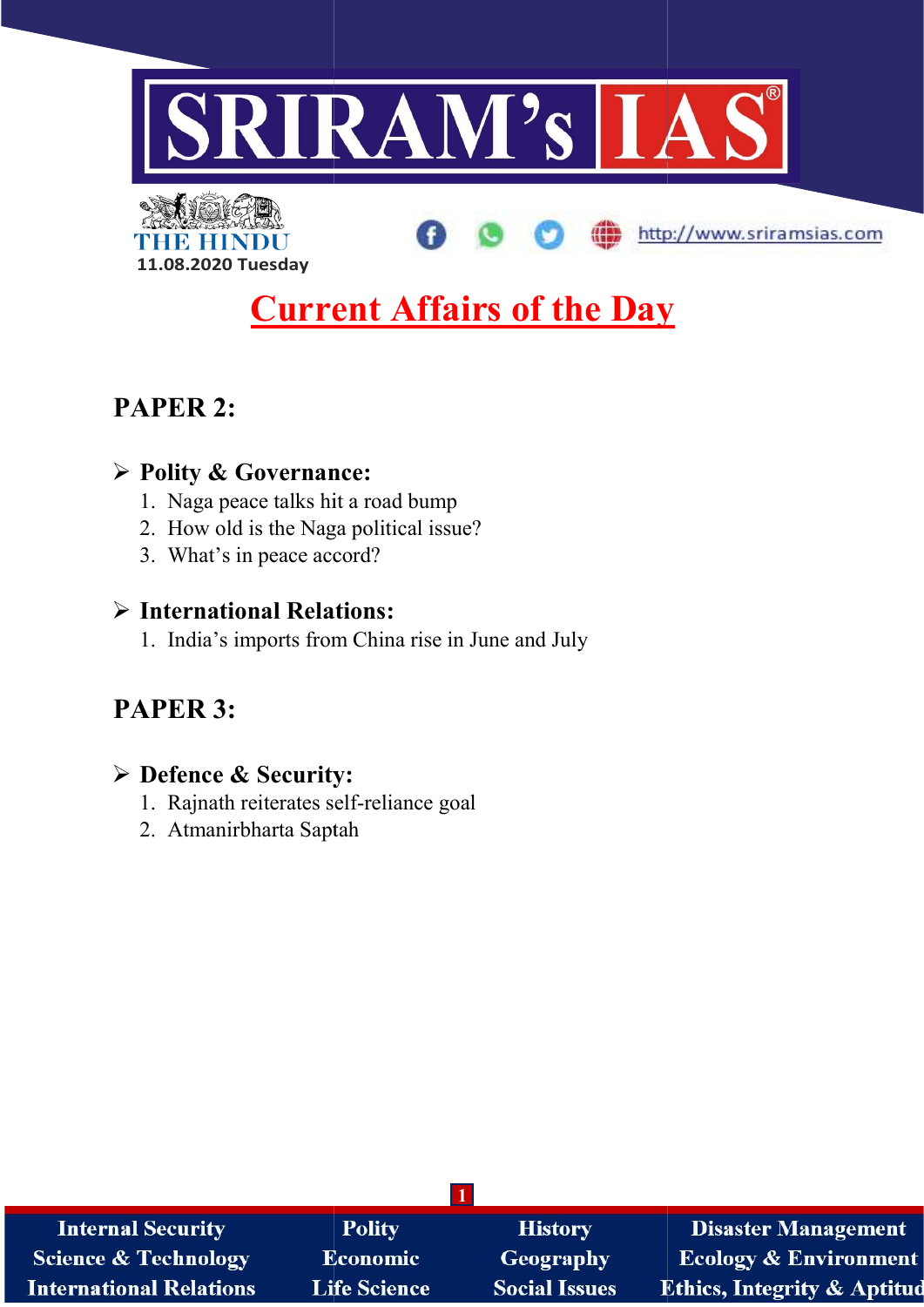

# Naga peace talks hit a road bump Naga peace talks

#### In news:

 $\triangleright$  The Naga peace talks have hit rough weather even as the leadership of NSCN-IM held a detailed meeting with two Intelligence Bureau (IB) officials in New Delhi on Monday.

#### Details:

- $\triangleright$  e National Socialist Council of Nagaland (IM), one of the largest Naga groups with which the Government of India signed a framework agreement on August 3, 2015, is reportedly peeved with interlocutor R.N. Ravi, and has demanded that he be removed from the position. im held a detailed meeting with two Intellige<br>in New Delhi on Monday.<br>onal Socialist Council of Nagaland (IM), one of<br>with which the Government of India signed a fram<br>ust 3, 2015, is reportedly peeved with interlocutor F<br>l
- $\triangleright$  The agreement was signed by Mr. Ravi on behalf of the Centre in the presence of Prime Minister Narendra Modi.

### How old is the Naga political issue?

#### Pre- independence:

- $\triangleright$  The British annexed Assam in 1826, and in 1881, the Naga Hills too became part of British India. The first sign of Naga resistance was seen in the formation of the Naga Club in 1918, which told the Simon Commission in 1929 "to leave us alone to determine for ourselves as in ancient times". The British annexed Assam in 1826, and in 1881, the Naga Hills too became<br>part of British India. The first sign of Naga resistance was seen in the<br>formation of the Naga Club in 1918, which told the Simon Commission in<br>192
- an independent state on August 14, 1947.
- an independent state on August 14, 1947.<br>  $\triangleright$  The NNC resolved to establish a "sovereign Naga state" and conducted "referendum" in 1951, in which "99 per cent" supported an "independent"<br>Nagaland.<br>st- independence:<br>On March 22, 1952, underground Naga Federal Government (NFG) and the Nagaland.

#### Post- independence:

 On March 22, 1952, underground Naga Federal Government (NFG) and the Naga Federal Army (NFA) were formed. The Government of India sent in the Army to crush the insurgency and, in 1958, enacted the Armed Forces (Special Powers) Act. esolved to establish a "sovereign Naga state" and conducted a<br>
" in 1951, in which "99 per cent" supported an "independent"<br>
lence:<br>
2, 1952, underground Naga Federal Government (NFG) and the<br>
ul Army (NFA) were formed. Th

#### When did the NSCN come into being?

| <b>Internal Security</b>        | <b>Polity</b>       | <b>History</b>       | <b>Disaster Management</b>              |
|---------------------------------|---------------------|----------------------|-----------------------------------------|
| <b>Science &amp; Technology</b> | Economic            | Geography            | <b>Ecology &amp; Environment</b>        |
| <b>International Relations</b>  | <b>Life Science</b> | <b>Social Issues</b> | <b>Ethics, Integrity &amp; Aptitude</b> |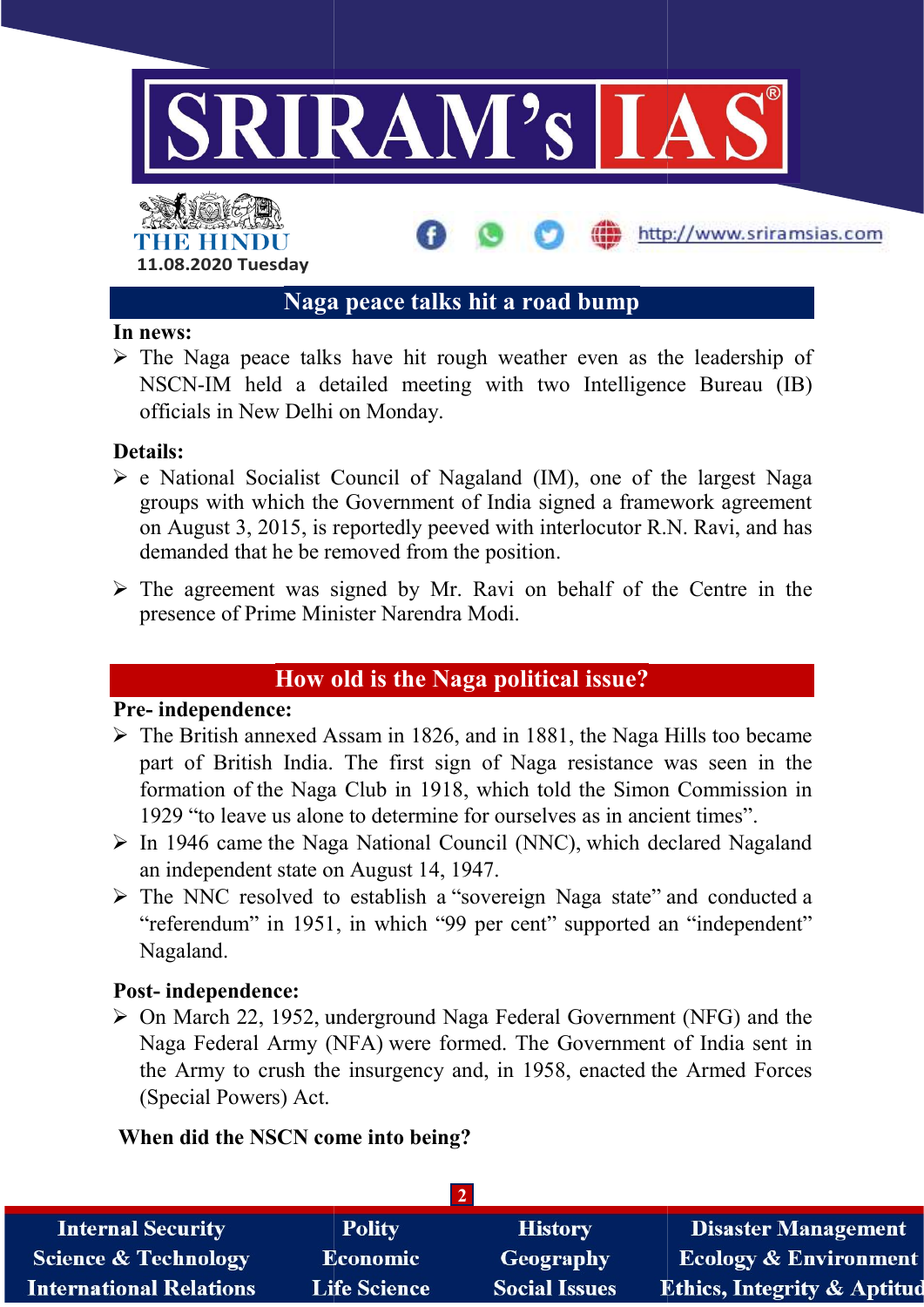

http://www.sriramsias.com



- $\triangleright$  A group of about 140 members led by ThuingalengMuivah, who were at that time in China, refused to accept the Shillong Accord, and formed the National Socialist Council of Nagaland in 1980.
- $\triangleright$  As per the accord, NNC and NFG agreed to give up arms.
- National Socialist Council of Nagaland in 1980.<br>  $\triangleright$  As per the accord, NNC and NFG agreed to give up arms.<br>  $\triangleright$  In 1988, the NSCN split into NSCN (IM) and NSCN (K) after a violent clash.

#### What did the NSCN (IM) want?

- A "Greater Nagalim" comprising "all contiguous Naga-inhabited areas", along with Nagaland. That included several districts of Assam, Arunachal and Manipur, as also a large tract of Myanmar. along with Nagaland. That included several districts of Assam, Arunac and Manipur, as also a large tract of Myanmar.<br>
> The Nagaland Assembly has endorsed the 'Greater Nagalim' demand
- "Integration of all Naga-inhabited contiguous areas under one administrative umbrella" — as many as five times: in December 1964, August 1970, September 1994, December 2003 and as recently as on July 27, 2015. ther Nagalim" comprising "all contiguous Naga-inhabited areas",<br>th Nagaland. That included several districts of Assam, Arunachal<br>ipur, as also a large tract of Myanmar.<br>igualand Assembly has endorsed the 'Greater Nagalim'

#### The ceasefire:

September 1994, December 2003 and as recently as on July 27, 2015.<br> **In the Solution Convert Convertion** a ceasefire agreement with NSCN (IM) on July 25, 1997, which came into effect on August 1, 1997.

### What's in peace accord? What's in

- $\triangleright$  NSCN IM has been derecognized as a militant organization and talks have been initiated with the government.
- $\triangleright$  GOI is open to discuss the Naga territorial issue within the existing boundaries of the neighboring states of Manipur, Assasm etc which are being claimed as part of Greater Nagalism.
- $\triangleright$  Key issues that have been put under consideration includes AFSPA, demographic changes due to cross border migrations and other tribals like Meitei who are diluting the local populations in the Naga areas. has been derecognized as a militant organization and talks I<br>been initiated with the government.<br>GOI is open to discuss the Naga territorial issue within the exis<br>boundaries of the neighboring states of Manipur, Assasm etc

## Rajnath reiterates self-reliance goal

### Key Points:

 $\triangleright$  Several military platforms like the Light Combat Aircraft, Pinaka rocket launchers and Akash missile systems, which have been indigenously

| <b>Internal Security</b>        | <b>Polity</b>       | <b>History</b>       | <b>Disaster Management</b>             |
|---------------------------------|---------------------|----------------------|----------------------------------------|
| <b>Science &amp; Technology</b> | <b>Economic</b>     | Geography            | <b>Ecology &amp; Environment</b>       |
| <b>International Relations</b>  | <b>Life Science</b> | <b>Social Issues</b> | <b>Ethics, Integrity &amp; Aptitud</b> |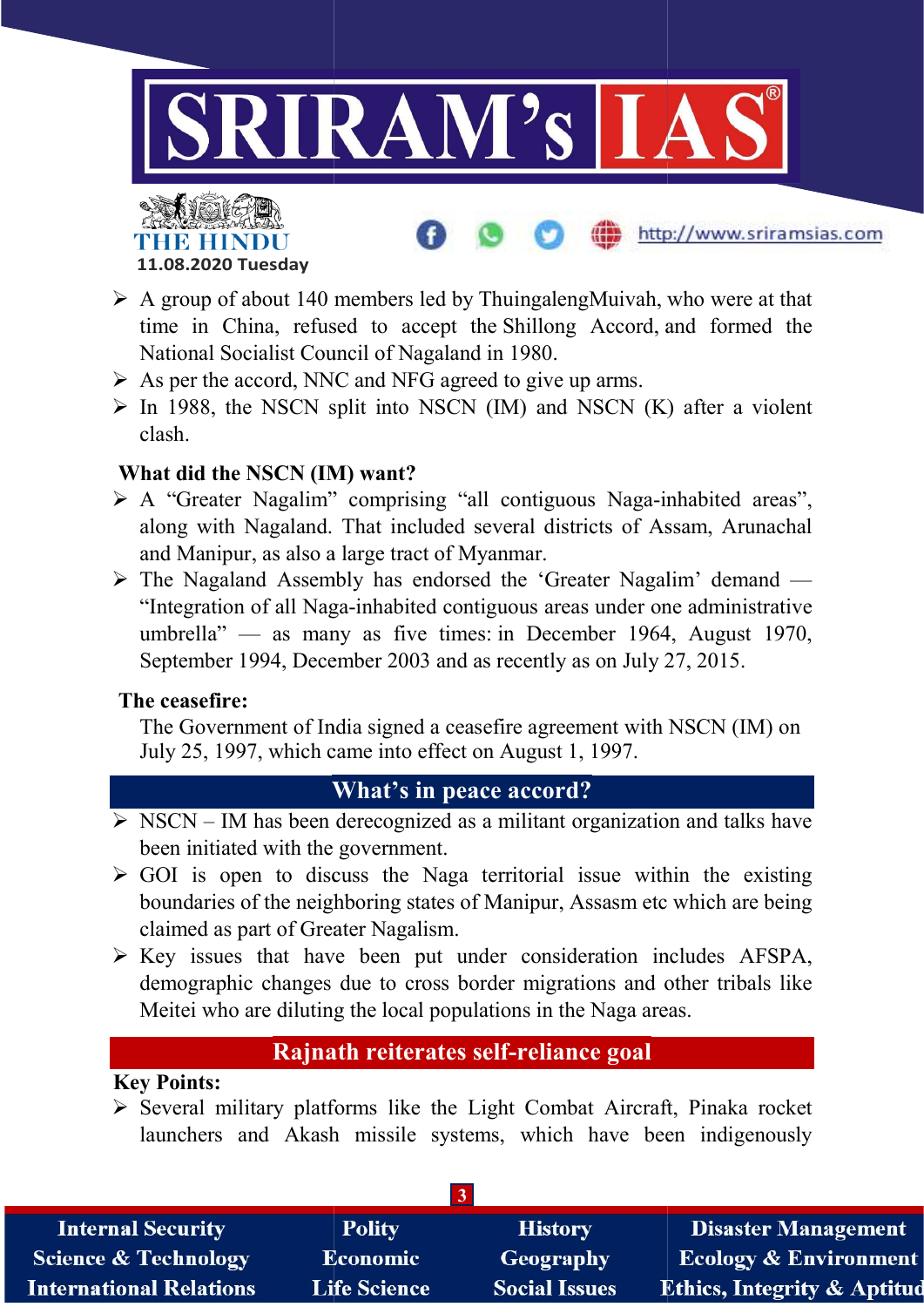



developed, were included in the negative list of imports to ensure that the Services do not go in for procurement of similar systems by imports.

http://www.sriramsias.com

- $\triangleright$  It is also highlighted that for a product to be considered as an indigenous system, the percentage of indigenous content has to meet minimum laid down specifications. Hence, manufacturers are also required to ensure indigenisation and decrease import content to the permissible limits. system, the percentage of indigenous content has to meet minimum laid<br>down specifications. Hence, manufacturers are also required to ensure<br>indigenisation and decrease import content to the permissible limits.<br>> The reason d, were included in the negative list of imports to ensure that the do not go in for procurement of similar systems by imports.<br>
highlighted that for a product to be considered as an indigenous the percentage of indigenous
- content is to ban procurement of such equipment or items which carry similar qualitative requirements but are often contracted under differing nomenclatures. reason for specifying systems presently made in India with pa<br>ent is to ban procurement of such equipment or items wh<br>lar qualitative requirements but are often contracted under

# Atmanirbharta Saptah

 Defence Minister Rajnath Singh launched the "Atmanirbharta Saptah" and the t was of and three of Board (Bharat Limited) Industrial Design Centre at its said it was to focus on modernisation of defence infrastructure, creation of new manufacturing capability and investments.

#### 3 facilities inaugurated:

- $\triangleright$  Mr. Singh inaugurated three facilities of the Ordnance Factory Board (OFB) and BEML's (Bharat Earth Movers Limited) Industrial Design Centre at its Bangalore Complex.
- $\triangleright$  The three facilities include manufacturing facility for sighting devices for T-90 Tanks at the Opto Electronics Factory, Dehradun, automated assembly line for the production of Pinaka Rockets at the Ordnance Factory, Chandrapur and assembly and testing facility of Stabilised Remote Controlled Gun (SRCG) at the Ordnance Factory, Tiruchirappalli. three facilities include manufacturing facility for sighting devices for T-<br>Tanks at the Opto Electronics Factory, Dehradun, automated assembly<br>for the production of Pinaka Rockets at the Ordnance Factory, Rockets at the<br>sting facility of<br>ice Factory, Tiruch<br>ill not only enha<br>ent as it seeks to d

The automated Pinaka assembly will not only enhance the production Chandrapur and assembly and testing facility of Stabilised Remote<br>Controlled Gun (SRCG) at the Ordnance Factory, Tiruchirappalli.<br>The automated Pinaka assembly will not only enhance the production<br>capacity but would also b the manual operations.

| $\overline{\mathbf{4}}$         |                     |                      |                                        |
|---------------------------------|---------------------|----------------------|----------------------------------------|
| <b>Internal Security</b>        | <b>Polity</b>       | <b>History</b>       | <b>Disaster Management</b>             |
| <b>Science &amp; Technology</b> | <b>Economic</b>     | <b>Geography</b>     | <b>Ecology &amp; Environment</b>       |
| <b>International Relations</b>  | <b>Life Science</b> | <b>Social Issues</b> | <b>Ethics, Integrity &amp; Aptitud</b> |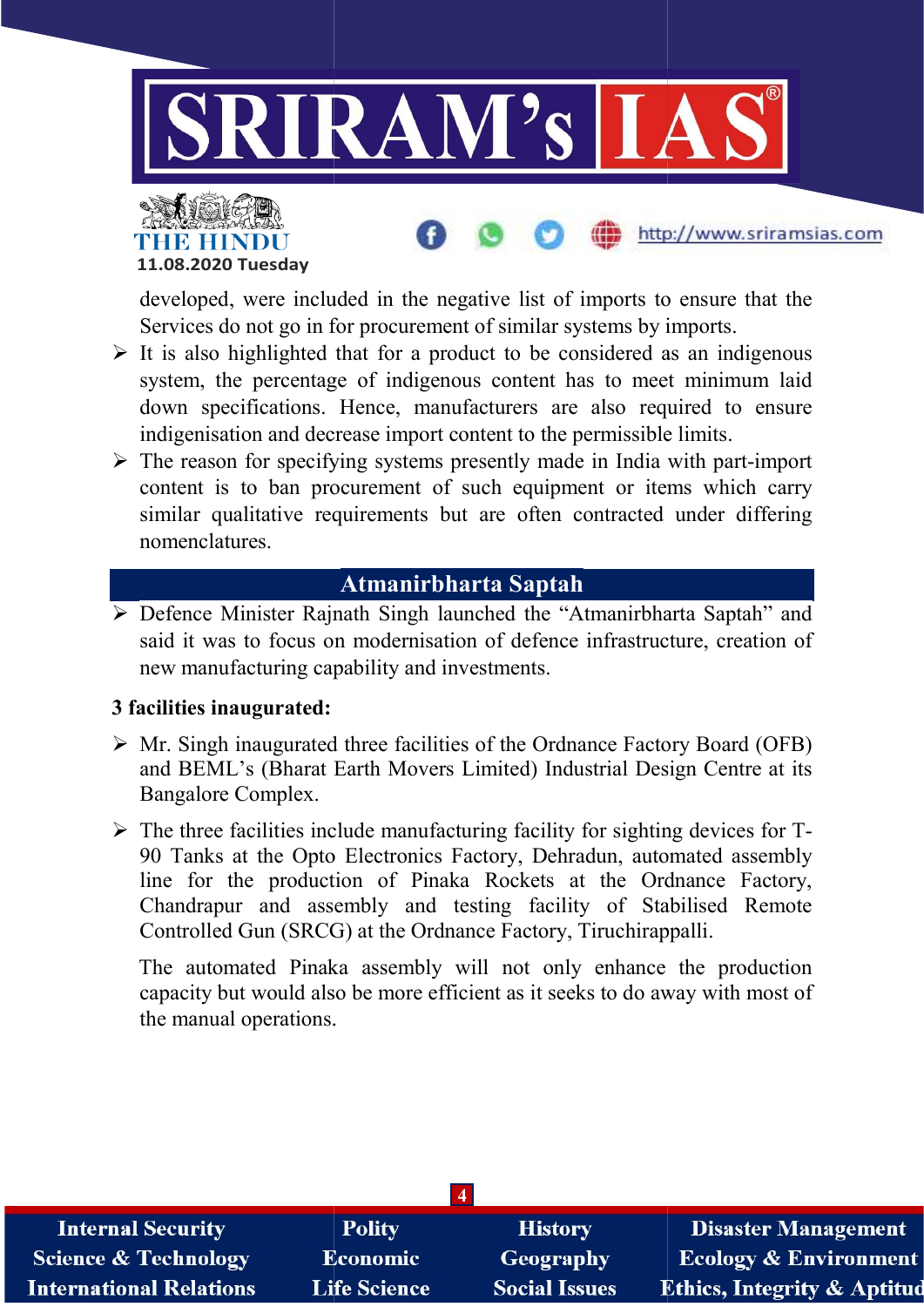

#### In news:

- $\triangleright$  India's imports from China have risen to \$5.6 billion in July, climbing for the second straight month, although imports are still down by 24% from the second straight month, although imports are still down by 24% from 2019. India's imports from China had fallen to a record low of \$3.2 billion both in April and May, coinciding with India's lockdown on account of the pandemic. India's imports from China had fallen to a record low of \$3.2 billio<br>in April and May, coinciding with India's lockdown on account of th<br>emic.<br>rts rose to \$4.8 billion in June and further to \$5.6 billion in July, almos
- $\triangleright$  Imports rose to \$4.8 billion in June and further to \$5.6 billion in July, almost back to the pre-lockdown level of \$5.8 billion reported in March, in part, economists said, driven by Chinese exports of medical supplies. back to the pre-lockdown level of \$5.8 billion reported in March, in part, economists said, driven by Chinese exports of medical supplies.<br>After seven months of this year, India's imports from China reached \$32.2 billion,
- $\triangleright$  After seven months of this year, India's imports from China reached \$32.2 May, according to figures from China's General Administration of Customs released on August 7. y because of th<br>General Admir<br>nues to be hea<br>year-on-year,
- Two-way trade, at \$43.37 billion, continues to be heavily tilted in China's favour, with India's exports, up 6.7% year-on-year, accounting for \$11 billion. according to figures from China's General Administration of Customs<br>sed on August 7.<br>way trade, at \$43.37 billion, continues to be heavily tilted in China's<br>r, with India's exports, up 6.7% year-on-year, accounting for \$11

| <b>Internal Security</b>        | <b>Polity</b>       | <b>History</b>       | <b>Disaster Management</b>             |  |
|---------------------------------|---------------------|----------------------|----------------------------------------|--|
| <b>Science &amp; Technology</b> | <b>Economic</b>     | Geography            | <b>Ecology &amp; Environment</b>       |  |
| <b>International Relations</b>  | <b>Life Science</b> | <b>Social Issues</b> | <b>Ethics, Integrity &amp; Aptitud</b> |  |